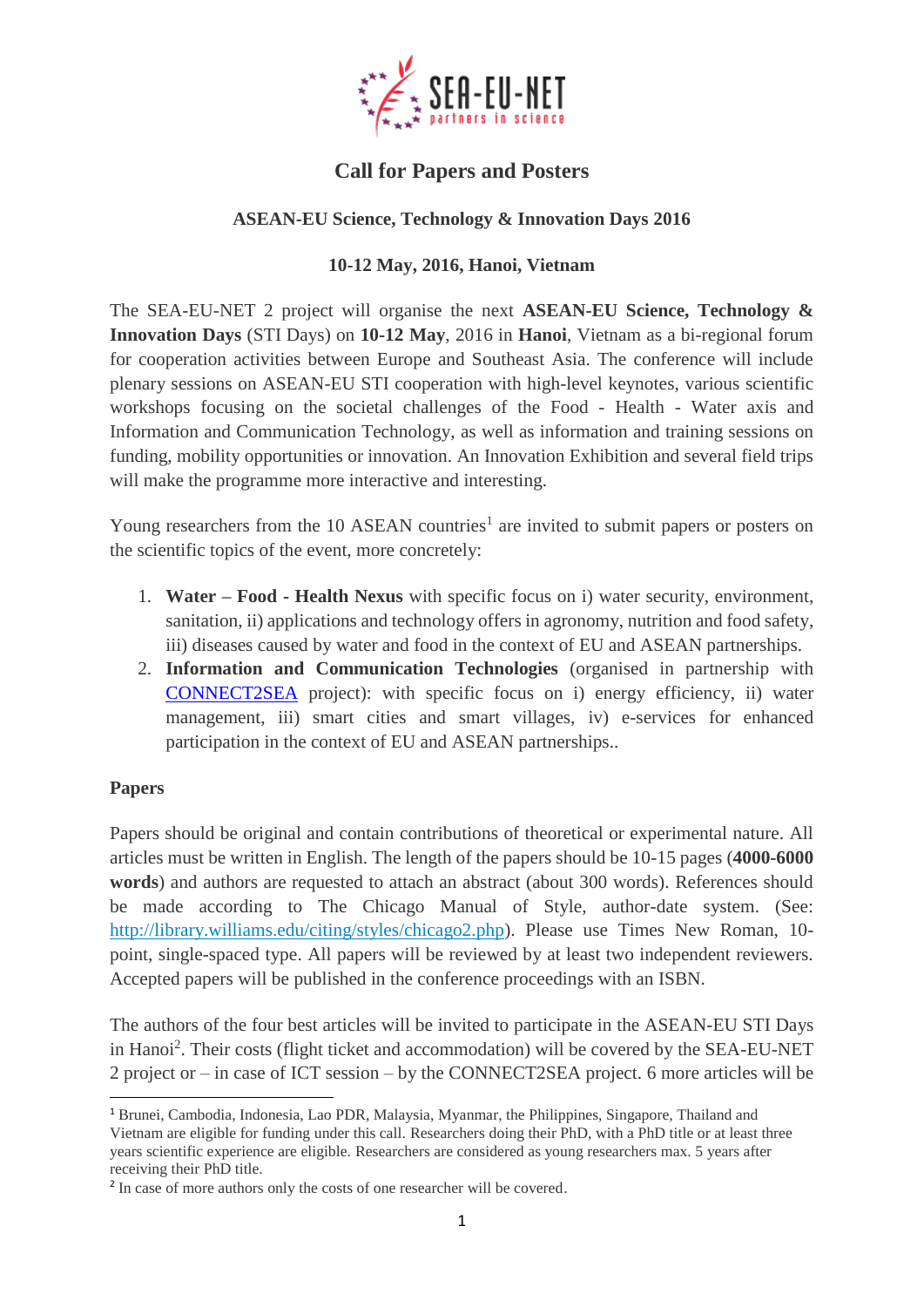

selected for publishing in the conference proceedings. The organizers have the right not to give a best paper prize and to reduce the number of accepted papers if not enough high quality papers are submitted. The authors of the best paper in the area of ICT may be invited to give a presentation at the workshop on ICT Research and Innovation for Sustainable Economic and Social Development in ASEAN [\(ASEAN RISE´2016\)](http://www.connect2sea.eu/news-and-events/events/details/research-and-Innovation-workshop-in-hanoi.html) which is organized by the CONNECT2SEA project in conjunction with the ASEAN-EU STI days.

Interested scholars should submit their papers with their name, institution/organisation, address, phone e-mail address, their professional CV along with their most significant publications (max. 2 pages) as well as a motivation letter, why they are interested in participating/publishing in the frame of the ASEAN-EU STI Days. Please forward your paper in RTF/DOC format, clearly indicating the scientific topic to Ádám Dávid via e-mail at [adam.david@rcisd.eu](mailto:adam.david@rcisd.eu)

## **Important Dates:**

- Paper Submission:  $29<sup>th</sup>$  of February, 2016
- Evaluation:  $21<sup>st</sup>$  of March, 2016
- Editing:  $11<sup>th</sup>$  of April, 2016
- Printing:  $2<sup>nd</sup>$  of May, 2016

## **Posters**

The poster session offers junior researchers a great opportunity to present ongoing research to an international audience. Interested researchers should submit proposals for posters with the following information: title of the poster, name and contact information of the corresponding author, an extended abstract (500 words) describing the content of the poster, professional CV of the author with a list of most important publications as well as a short motivation letter why they want to be present at the ASEAN-EU STI days. The selection of posters will be made on the basis of the text of the abstracts – no design is needed at this stage.

The authors of the four best posters will be invited to participate in the ASEAN-EU STI days in Hanoi. Their costs (flight ticket and accommodation) will be covered by the SEA-EU-NET 2 project or – in case of ICT winners – by the CONNECT2SEA project. All 15 selected posters will be printed and exhibited during the conference. The abstracts of the 15 selected posters will be also published in the conference volume. The authors of the best poster in ICT topic may be invited to give a presentation at the Workshop on ICT Research and Innovation for Sustainable Economic and Social Development in ASEAN [\(ASEAN RISE´2016\)](http://www.connect2sea.eu/news-and-events/events/details/research-and-Innovation-workshop-in-hanoi.html), which is organized by CONNECT2SEA project in conjunction with the ASEAN-EU STI days. The organizers have the right to select less posters for the poster prize or for presentation at the STI days, if not enough high quality submissions are received.

When preparing accepted posters please note that your poster should not exceed the following dimensions: 841 mm wide by 1189 mm high (A0 size). Authors should submit their abstracts